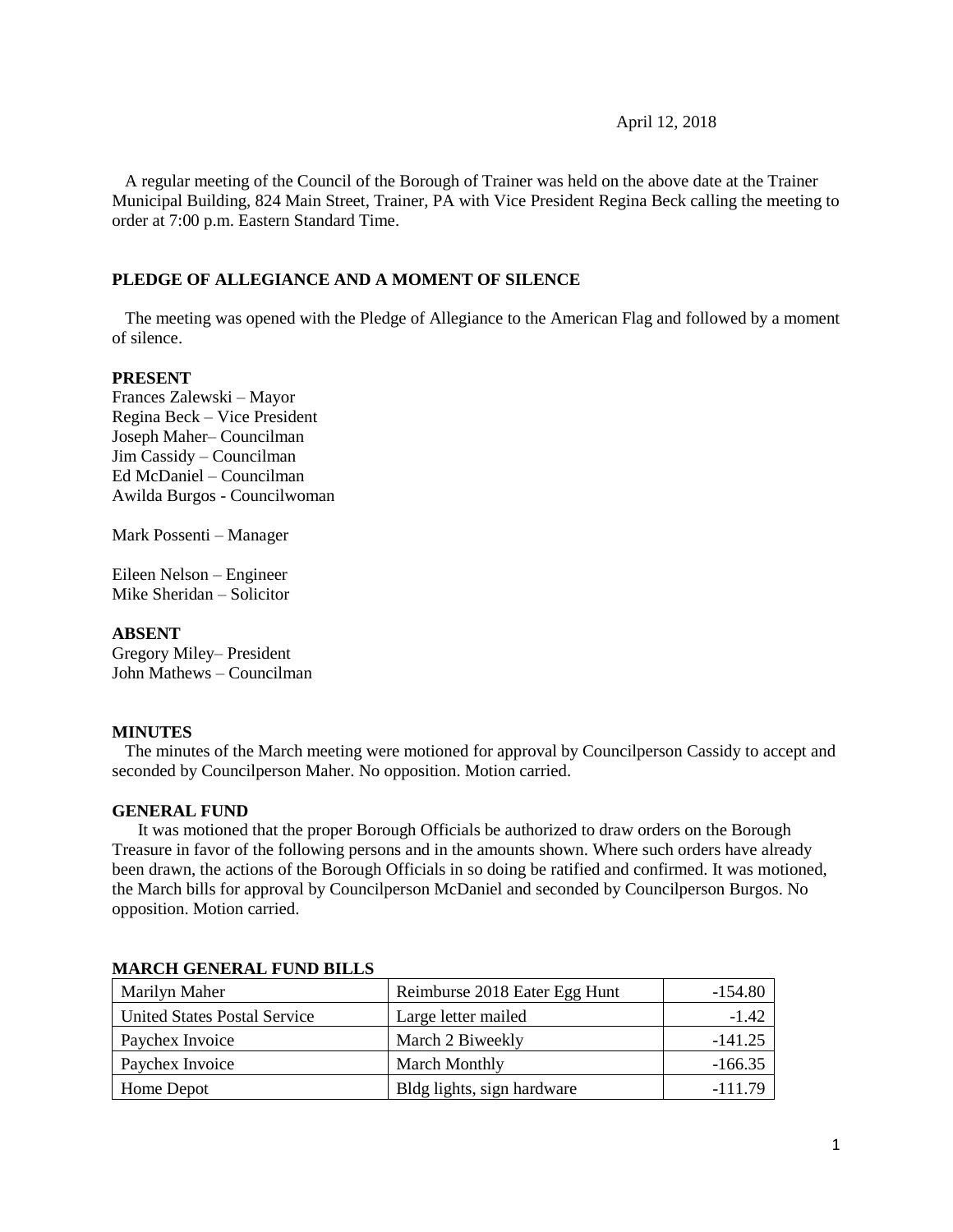| PECO - Park                         | HJ Park                           | $-54.85$     |
|-------------------------------------|-----------------------------------|--------------|
| PECO - Garage                       | <b>Highway Garage</b>             | $-329.13$    |
| Emergency Response of De Co.        | 2018 Membership Fee               | $-1,500.00$  |
| Sunoco - SunTrak                    | Police vehicle fuel               | $-2,893.32$  |
| Red the Uniform Tailor              | Police uniforms                   | $-246.62$    |
| Videon                              | <b>Police Vehicles</b>            | $-374.64$    |
| <b>Chester Water - Hydrants</b>     | Hydrants                          | $-1,195.10$  |
| #1 Car Wash Inc.                    | Clean Police Vehicles Feb.        | $-200.00$    |
| Radio Communications Service        | Police vehicle light repair       | $-260.00$    |
| A.R.D. Uniform Enterprises          | Police uniforms                   | $-92.95$     |
| Goodyear Auto Service Center        | Police vehicle tires              | $-534.00$    |
| <b>Justice Adoptions</b>            | Animal Control Aug thru Dec. 2017 | $-8,250.00$  |
| <b>United States Postal Service</b> | Roll of stamps                    | $-50.00$     |
| <b>United States Postal Service</b> | <b>BOH</b> Postage to Jim Cassidy | $-13.40$     |
| <b>United States Postal Service</b> | <b>BOH</b> Postage to Jim Cassidy | $-13.40$     |
| Paychex Invoice                     | March 16 Biweekly                 | $-201.25$    |
| J. Michael Sheridan, Esq.           | Invoices for Feb. 2018            | $-1,560.00$  |
| Possenti Consulting, LLC            | Services February                 | $-2,150.00$  |
| <b>Marcus Hook Borough</b>          | Fire Truck Feb.                   | $-189.91$    |
| Marcus Hook Borough                 | Fire Station Feb.                 | $-1,083.73$  |
| <b>DCIU</b>                         | <b>Health Benefits April</b>      | $-23,643.94$ |
| United Concordia Life & Health      | <b>Dental Coverage</b>            | $-1,495.77$  |
| <b>Integral Systems Corp</b>        | Computer maintenance/repair       | $-550.00$    |
| Prudential Life Ins.                | Life Insurance Fuller             | $-645.79$    |
| Arthur J. Gallagher                 | Liability insurance               | $-17,387.00$ |
| Intoximeters                        | Police Breathalyzer (Grant)       | $-1,043.50$  |
| The Safariland Group                | Officer training                  | $-325.00$    |
| Talley's Garage & Towing            | <b>Police Vehicles</b>            | $-1,499.00$  |
| <b>Radio Communications</b>         | Police vehicle radio              | $-965.00$    |
| Verizon Wireless                    | Police data reader                | $-86.24$     |
| AT&T Mobility                       | Card reader                       | $-198.13$    |
| <b>Chili's Inspection Services</b>  | Services Jan. and Feb. 2018       | $-110.00$    |
| A.R.D. Uniform                      | Police uniforms                   | $-782.55$    |
| 21st Century Media                  | Advertising                       | $-58.29$     |
| Spirit Media Group, Inc.            | <b>Public Notices</b>             | $-223.40$    |
| <b>Linn Architects</b>              | Borough Bldg schematic design     | $-3,470.00$  |
| Charles Williamson/WBCS             | Tax Collector software            | $-300.00$    |
| County of Delaware                  | Tax Collector supplies            | -438.95      |
| PECO - Municipal Bldg.              | Municipal Bldg                    | $-738.37$    |
| <b>B&amp;L</b> Disposal             | Waste disposal                    | $-6,259.58$  |
| <b>US Municipal Supply</b>          | Highway street signs              | $-141.12$    |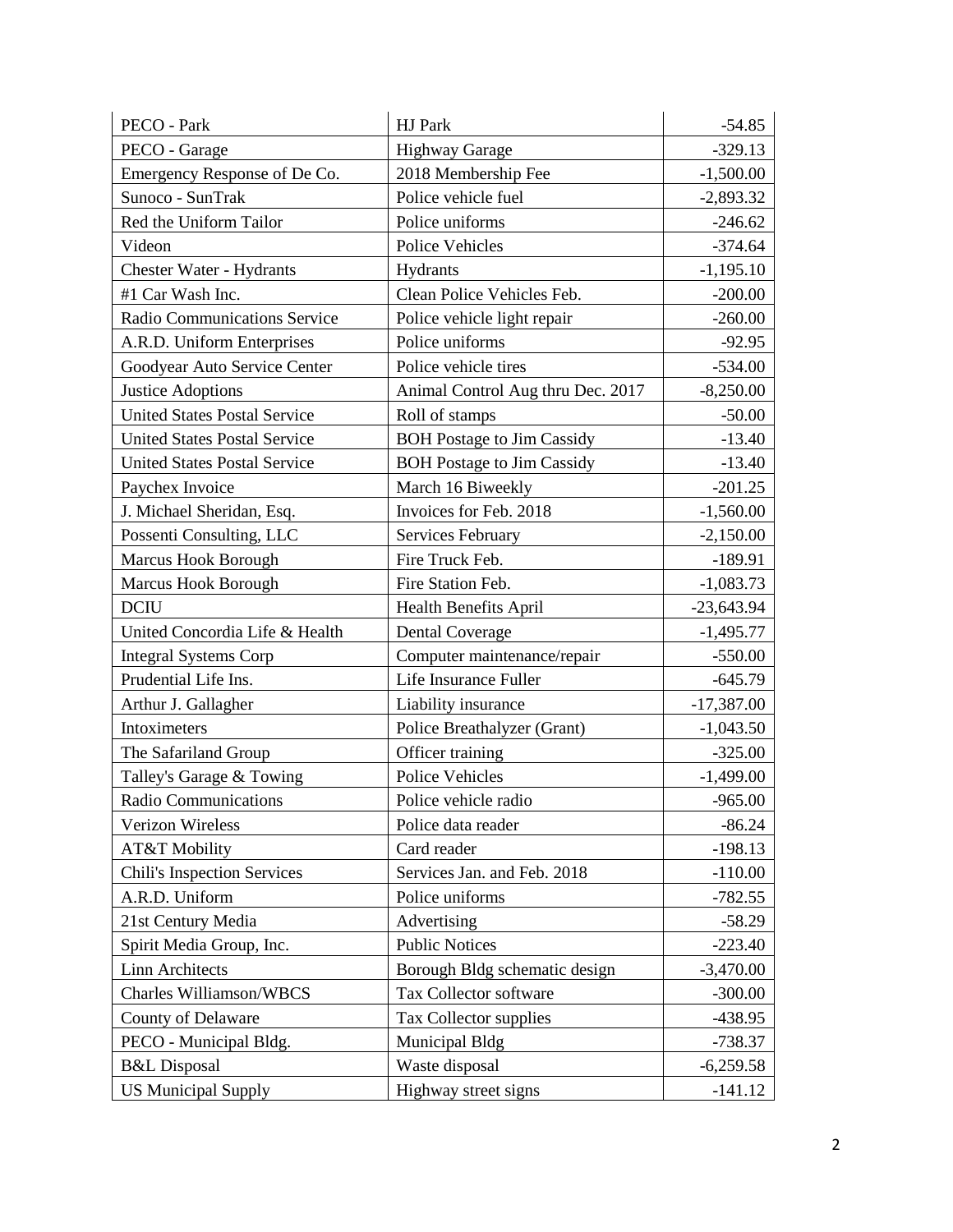| De Co Solid Waste                     | Tipping fees               | $-2,290.20$ |
|---------------------------------------|----------------------------|-------------|
| <b>Burke Landscape Supply</b>         | Highway equipment parts    | $-89.96$    |
| <b>Utility Advocate</b>               | Energy savings             | $-18.28$    |
| <b>Comcast Cable</b>                  | Cable services             | $-100.35$   |
| Red the Uniform Tailor                | Police uniforms            | $-365.41$   |
| E & S Auto Parts, Inc.                | Car wash supplies          | $-56.34$    |
| Polar Engraving                       | <b>Memorial Bricks</b>     | $-507.50$   |
| <b>United States Postal Service</b>   | Police Postage to Ostan    | $-7.75$     |
| TD Card Services                      | Qbooks, K9, Hwy safety kit | $-577.75$   |
| Chester Water - Municipal             | Municipal Bldg             | $-16.71$    |
| Marcus Hook/Trainer Fire Dept.        | 2018 1st 1/4 Appropriation | $-9,250.00$ |
| Axon Enterprise, Inc.                 | Police equipment           | $-1,536.00$ |
| Goodyear Auto Service                 | Police vehicle tires       | $-353.45$   |
| <b>Broomall Truck &amp; Auto</b>      | Police vehicle repair      | $-1,635.15$ |
| Pa One Call System, Inc.              | Monthly fax service        | $-13.75$    |
| <b>Comcast Business</b>               | Phone VOIP                 | $-365.11$   |
| <b>PECO</b> Street Lighting           | <b>Street Lighting</b>     | $-1,999.59$ |
| PECO-Underpass Lighting               | <b>Underpass Lighting</b>  | $-30.70$    |
| <b>Staples Advantage</b>              | Office supplies            | $-199.93$   |
| <b>Global Security Systems</b>        | Municipal Bldg Alarm       | $-120.00$   |
| <b>Chester-Ridley-Crum Watersheds</b> | CRC Membership 2018        | $-50.00$    |
| <b>Comcast Cable</b>                  | Cable services             | $-290.32$   |
| Red the Uniform Tailor                | Police uniforms            | $-136.77$   |
| Sprint                                | Cell phones                | $-116.27$   |
| J. Michael Sheridan, Esq.             | Professional Services      | $-260.00$   |
| <b>United States Postal Service</b>   | Roll of stamps             | $-50.00$    |
| Paychex Invoice                       | March 30 Biweekly          | $-138.55$   |
| Paychex Invoice                       | <b>April Monthly</b>       | $-110.30$   |

-102,815.68

#### **PAYROLL ACCOUNT**

 It was motioned by Councilperson Cassidy and seconded by Councilperson Maher that Payroll for the month of March is paid. No opposition. Motion carried.

### **MARCH PAYROLL FOR ALL EMPLOYEES**

 Total payroll for the month of March \$116,038.01 There were 3 payrolls in the month of March.

### **LIQUID FUEL BILLS**

Liquid Fuel Bills for the month of March meeting were motioned for approval by Councilperson Burgos and seconded by Councilperson McDaniel. No opposition. Motion carried.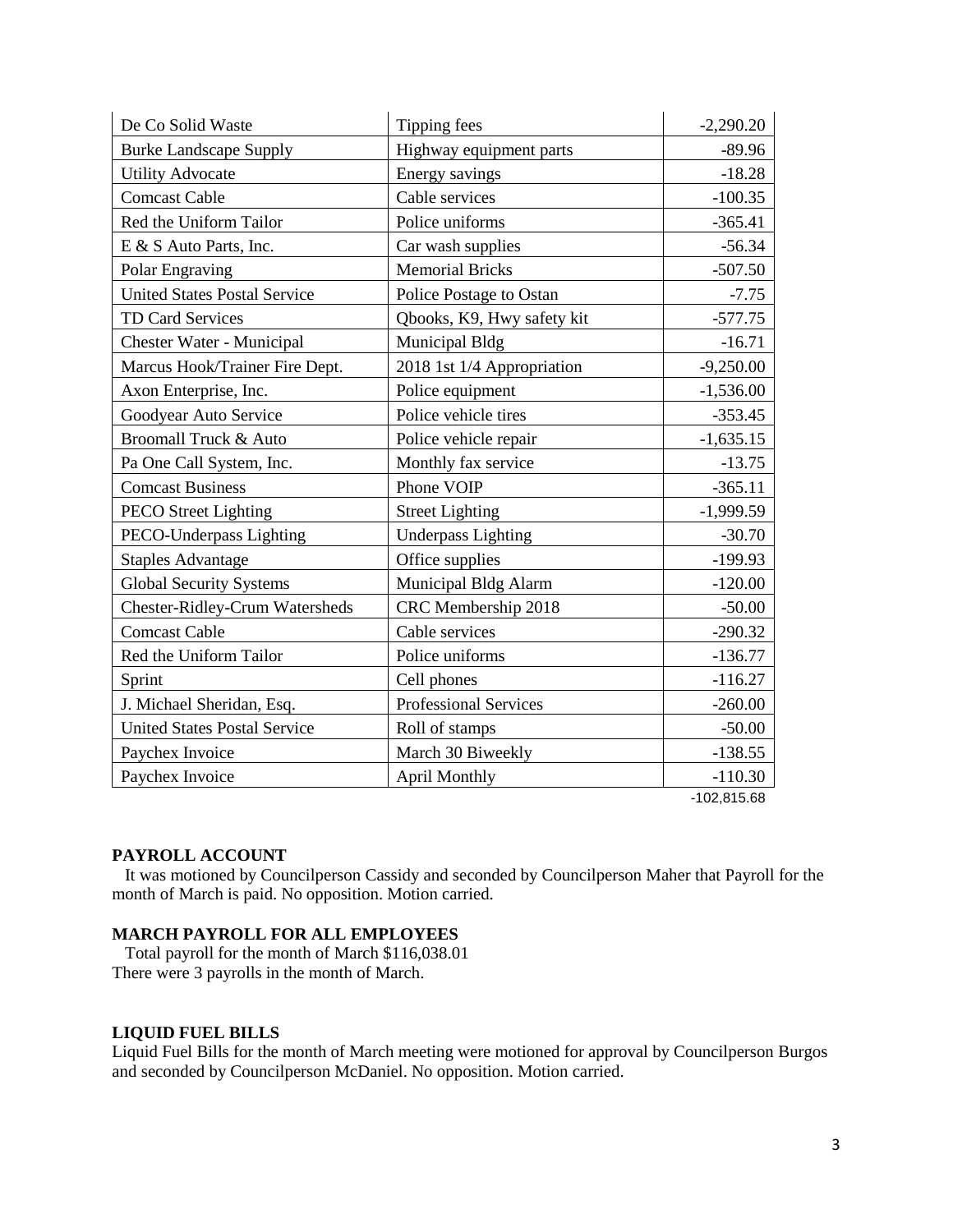### **MARCH LIQUID FUEL BILLS**

| Hanson Aggregates        | Cold patch-Invoice #1612561        | -190.80                     |
|--------------------------|------------------------------------|-----------------------------|
| <b>PECO</b>              | Traffic Lighting 55774-00302 Feb   | -444.94                     |
|                          | Traffic Lighting 55774-00302 March | -444.94                     |
| Wingfoot Commercial Tire | Repair Dump Truck Tire             | -688.38                     |
|                          |                                    | $\sim$ $\sim$ $\sim$ $\sim$ |

-1,769.06

## **COMMUNITY CENTER BILLS**

 Community Center Bills for March meeting were motioned for approval by Councilperson Cassidy to accept and seconded by Councilperson Maher. No opposition. Motion carried.

### **MARCH COMMUNITY CENTER BILLS**

| PECO electric                 | CC Electric      | $-45.35$ |
|-------------------------------|------------------|----------|
| PECO gas                      | CC Gas/Electric  | -672.02  |
| Banta's Bestway Trash Removal | Dumpster removal | $-60.00$ |
|                               |                  | -777 37  |

### **PERMITS & LICENSE**

The Permits of the March meeting were motioned for approval by Councilperson Cassidy and seconded by Councilperson Maher. No opposition. Motion carried.

## **PERMITS & LICENSE – MARCH**

| 3 Building permits             | \$484.00   |
|--------------------------------|------------|
| 3 Contractor license           | \$300.00   |
| 7 C/O Applications             | \$700.00   |
| 2 Plumbing permits             | \$417.00   |
| 1 Electrical permits           | \$80.00    |
| 1 Zoning                       | \$50.00    |
| 1 Other Permits/License        | \$1,225.00 |
| 0 Vacant property registration | \$0        |
| Amount turned over to Borough  | \$3,256.00 |

#### **CHESTER WATER AUTHORITY**

0- Street Openings

Amount turned over to Borough \$0

# **PECO**

 0– Street Openings Amount turned over to Borough \$0

### **DELCORA**

0 – Permits Amount turned over to Borough \$0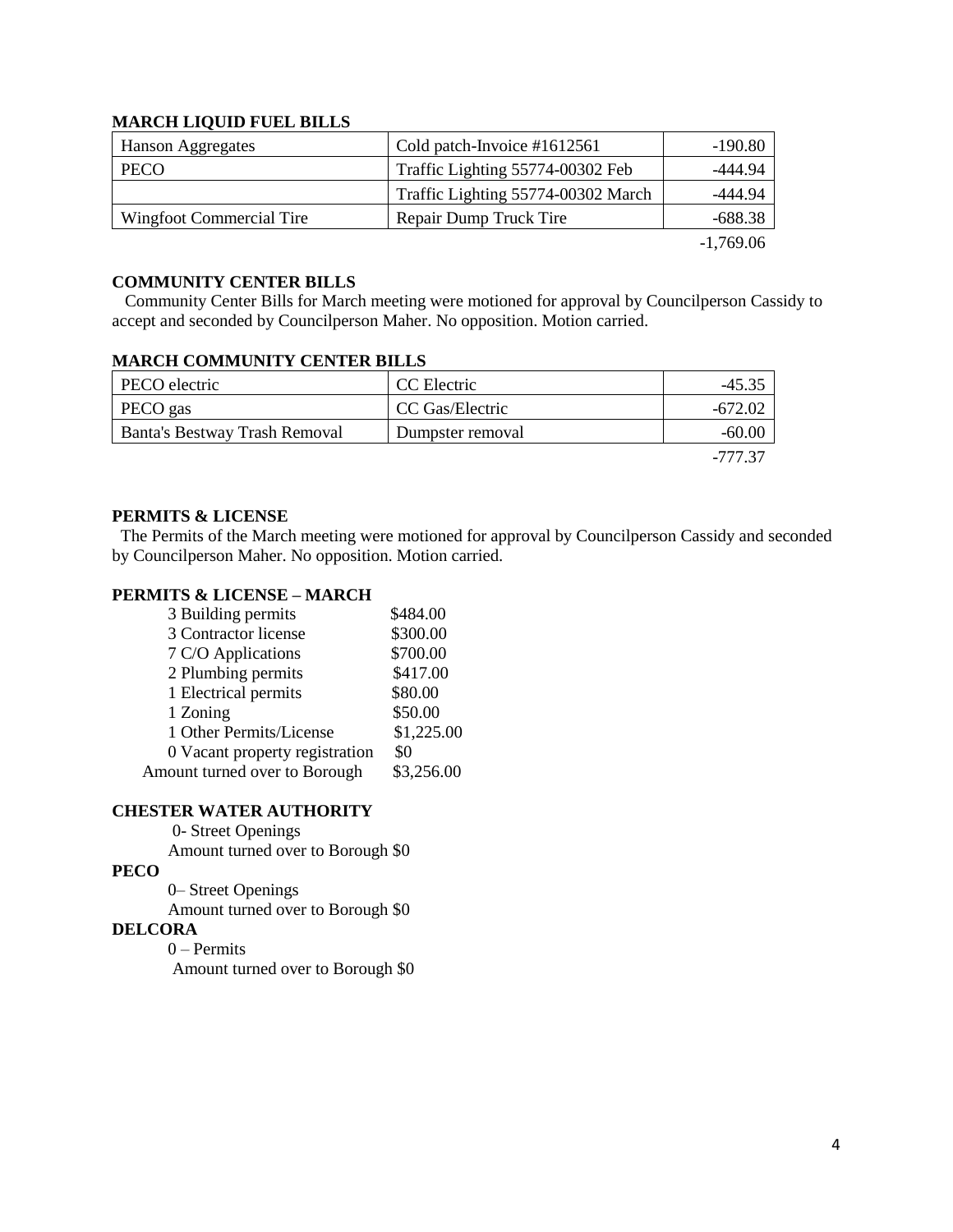### **CORRESPONDENCE**

 It was motioned by Councilperson Maher and seconded by Councilperson Burgos that the correspondence for March be accepted and any necessary action taken. No opposition. Motion carried.

## **MARCH CORRESPONDENCE**

- Received from Keystone an electronic deposits in the amount of \$34,555.84 March EIT distribution.
- Received from Keystone an electronic deposits in the amount of \$859.47 March LST distribution.
- Received from Delaware County Monthly Deed Reconciliation for February and a check in the amount of \$991.09.
- Received from Delaware County Tax Claim Monthly for February and a check in the amount of \$4,557.61
- Received from Delaware County Monthly Transfer reports for March.
- Received from Delaware County Interim Real Estate Assessment.
- Received from PBF Logistics a letter dated March 28, 2018 in regards to notification to downstream water users.
- Received from De. Co. Dept. of Human Services a letter dated March 23, 2018 in regards to Children's Mental Health Week Proclamation.
- Received from DVRPC in regards to 2019 Transportation (TCDI)
- Received from De Co Planning in regards to New planning resources available to Municipalities.

### **QUESTIONS AND COMMENTS FROM AUDIENCE ON CORRESPONDENCE** None

## **ANY MATTERS THAT NEED COUNCILMANIC ACTION**

 In regards to Peco filing for a rate increase with PUC, Council motioned to oppose the rate increase in writing.

## **COMMITTEE REPORTS**

## **MAYOR**

Mayor Zalewski:

- Be mindful of our children out playing and seniors out walking.
- Next Centennial meeting is Wed. April 25.
- Thanked Council and Police dept. for time spent to keep residents safe. People don't realize how much time Council people spend on the street to settle problems before they get too bad.

## **\*POLICE CHIEF –** No report

## **MANAGER/FINANCE**

Mark Possenti:

- Stated the public comment period for the RCAP Grants has closed. Two Senators and a State Rep have submitted letters supporting the Borough.
- Called executive session to discuss personnel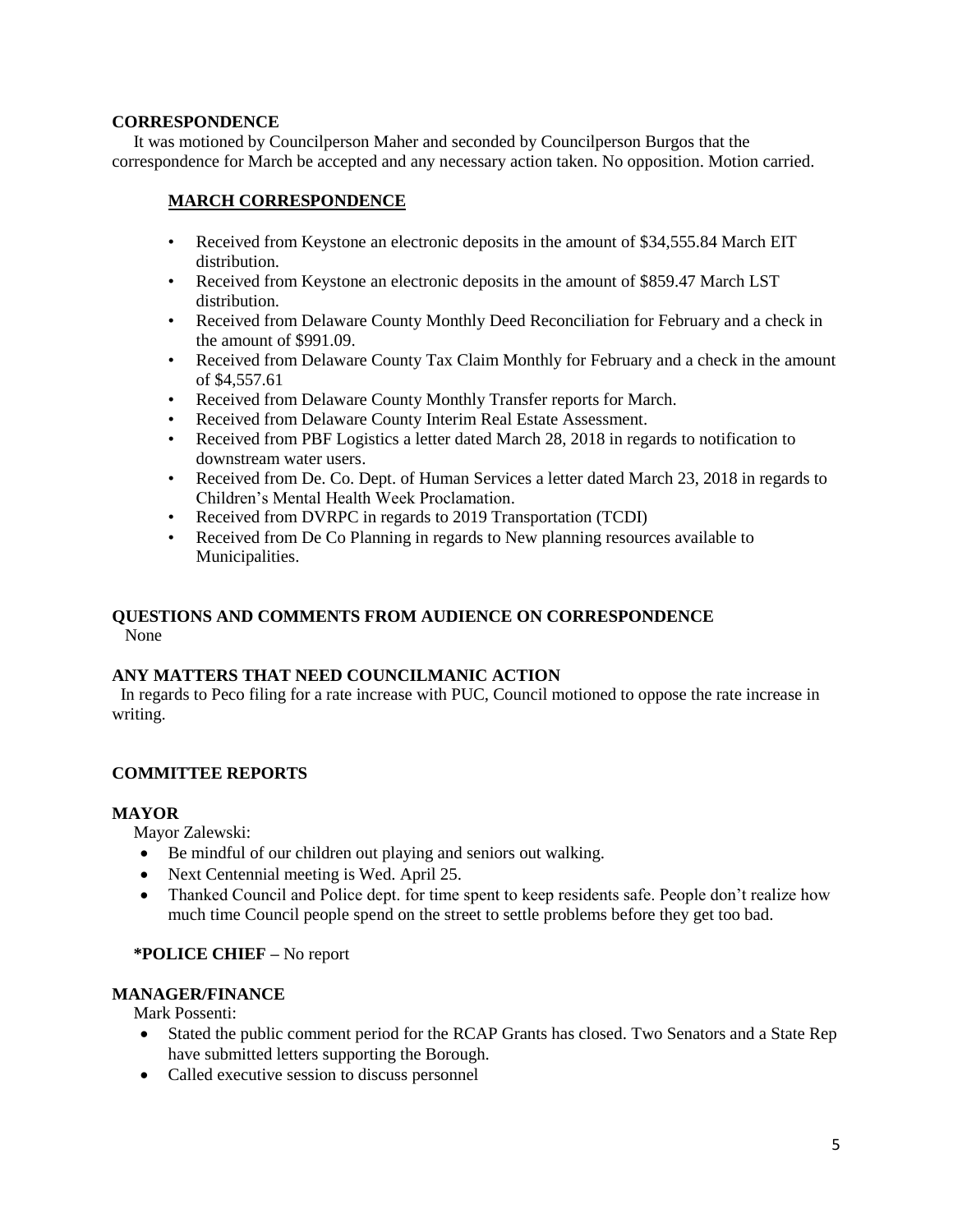### **PARKS/RECREATION/ENVIRONMENT**

Councilman Maher:

- This Saturday is electronic pick-up
- $\bullet$  Bingo is Sunday from 1 4
- Requested to replace some of the rusted bottoms in the grills in HJ Park. Council authorized Councilperson Maher to contact Manny Broomall to repair the grills.

## **FIRE/BOARD OF HEALTH**

Councilman Cassidy:

Welcome to Trainer's April public Council meeting.

## BOARD OF HEALTH

Board of Health moving forward and have already started issuing citations. I see more coming in the next few months. With grass season coming up I suspect we will be very busy.

It seems that people with animals are reluctant to clean up after them, especially dogs, on borough property as well as their own. One resident has been cited so far.

Also want to mention that there is an ordinance against feeding stray cats. You can be cited for this. If you see a stray cat or dog, notify the animal control officer and he will direct you on what to do.

Board of Health was recently called to an issue on a property concerning an open and broken sanitary sewer line. Working as a team, along with the owner of the property, this issue was corrected within 24 hours.

### FIRE

Local Fire Companies were dispatched to a reported building fire recently at Market and I-95 with the caller saying "her brother was dying in the fire" Companies from neighboring communities came in a hurry thinking the worse. Upon arrival, it was determined to be a false call. Anyone making these kind of calls need to be put away. These firefighters are volunteers and some had to come from work or leave their homes, some may be on an off shift and were sleeping, only to find that someone thought they were being funny. They may have been sitting in McDonalds watching the whole ordeal. This was and is very dangerous for the firefighters and the people on the road that they had to pass to get there. There is still an issue with identification numbers being on properties. This could be very costly to someone's health if emergency medical or police cannot locate an address quickly. Code is that this identification number be seen from the front street of the property. It could mean life or death. Jobs: Waste Management, Good Will, Wendy's, Ice Works in Aston, Chi Chester School District, WaWa, Septa-dispatchers and drivers, Red Lobster and as always, FIRE COMPANY.

The monthly fire report for March was as follows: Total Runs: 23 Time in Service: 9hrs 50mins. Total Man Hours: 36 Incident Types: EMS: 4 Injuries: 0 Fire: 19 Fires: 3 Good Intent Calls: 3 Rescue and EMS: 4 Service Calls: 1 Mutual Aid: received 5 and gave 11 Hazardous Condition: 1 False Alarms: 1

### **PUBLIC SAFETY**

 President Beck read March Code Enforcement report as follows: issued 6 building permits, 2 Contractor licenses, 21 C/O's, 1 zoning permits, and numerous BOH and property maintenance violation notices sent out.

### **COMMUNITY OUTREACH/NEWSLETTERS**

 Councilwoman Burgos: Has RX cards for discount prescriptions and information and applications about LIHEAP, Medical coverage, resource books about addiction and addiction programs.

### **COMMUNITY REDEVELOPMENT**

Councilman Ed McDaniel:

Reached out to Mullen in regards to  $9<sup>th</sup>$  St. property, waiting for a call back.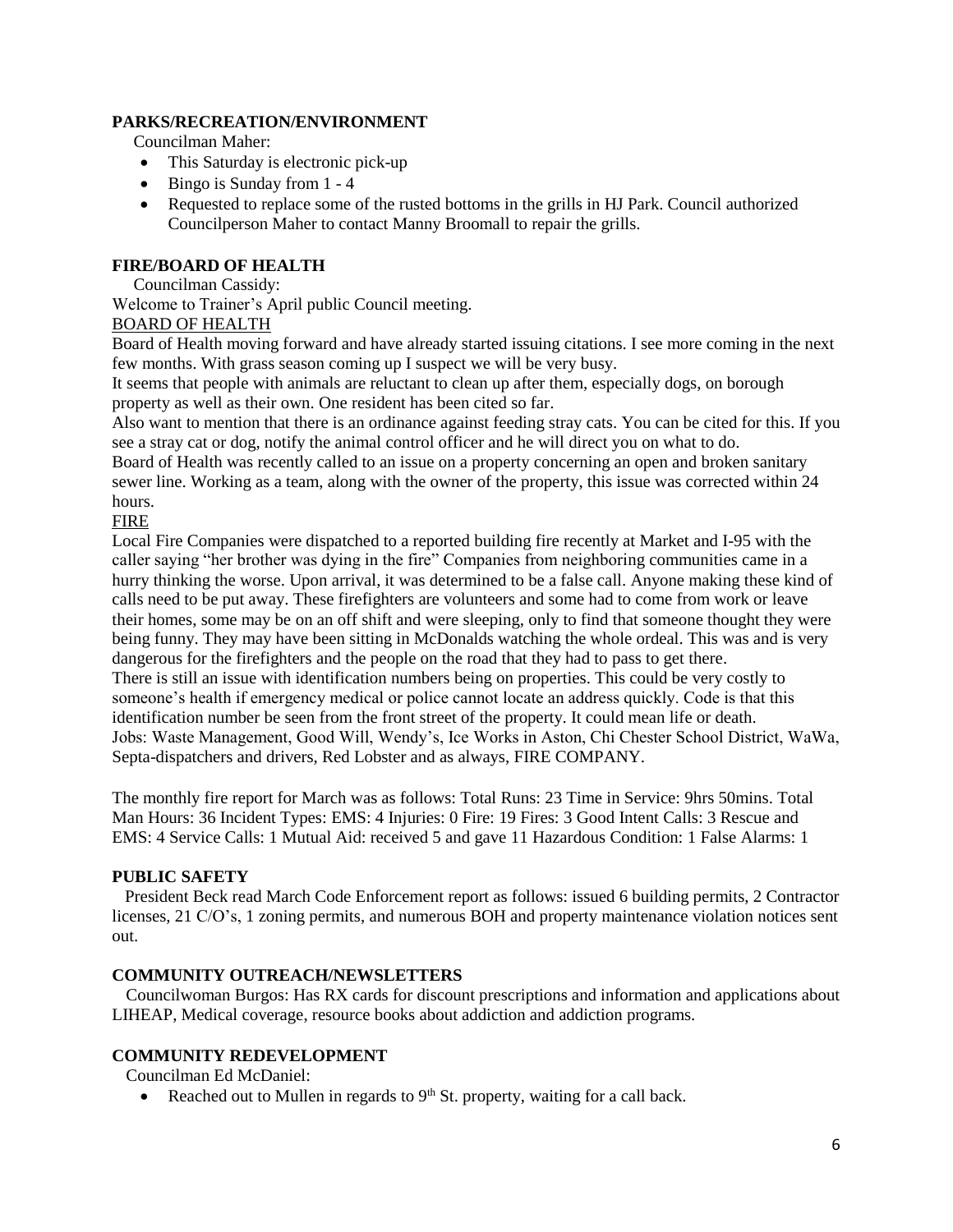Have a couple customers looking to rent or lease purchase homes in the Borough. Councilwoman Burgos stated she could get them info for rapid housing which is a 3 month funding program to get them on their feet.

### **HIGHWAY/BUILDINGS**

Councilman Mathews: Absent

### **CODE ENFORCEMENT OFFICER**

Nothing to report.

### **TAX COLLECTOR**

Kim Sherman read the monthly report for March as follows: Total tax collected for March was \$853,616.20. Bills will be collected at the face amount until May 31. Need a motion to authorize an electronic deposit in the amount of \$853,616.20 to the General Fund.

### **SCHOOL BOARD DIRECTOR**

Mary Magaw: Absent

### **MONROE ENERGY**

Adam Gattuso:

- 12 New operators, have a total of almost 500 employees.
- The law Judge in Harrisburg recommended against the pipeline reversal. Not a final decision.
- A letter from Monroe was sent in regards to supporting the Borough for the RACP Grant.

#### **ENGINEER**

Eileen Nelson: Clarify the Tree Vitalization Grant letter of intent is due May 1, 2018. Eileen will file online application for the grant with Joe Maher as contact for information.

Need a motion to release escrow to Trainer Pointe. Borough will hold back money to cover future stormwater and engineer fees over a 5 year period.

#### **Engineer's Report** Attached

## **SOLICITOR**

Mike Sheridan stated:

- Need a motion to approve tax assessment appeals to Kereszi in the amount of \$1,658.77 for three separate properties.
- The Borough closed on and now owns the property on Townshipline Rd.

#### **ORDINANCES**

• None

#### **RESOLUTIONS**

• None

#### **OTHER ACTION ITEMS**

 Motion was made by Councilperson Cassidy to oppose in writing, Peco filing a rate increase with the PUC and seconded by Councilperson Maher. No opposition. Motion carried.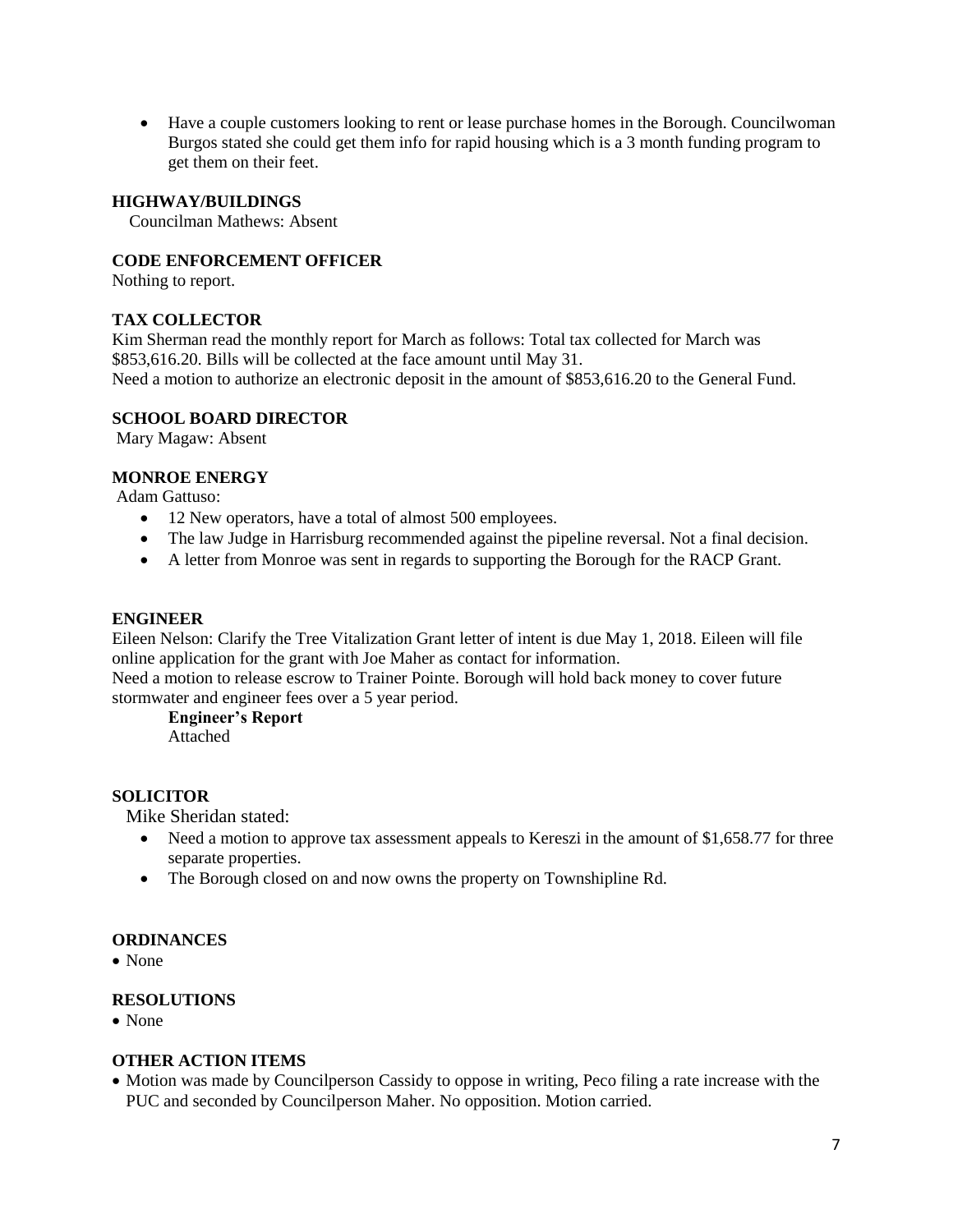- Motion was made by Councilperson Cassidy to authorize an electronic transfer from the Lock Box account to the General Fund for taxes collected in the amount of \$853,616.20 and seconded by Councilperson Burgos. No opposition. Motion carried.
- Motion was made by Councilperson Cassidy to release Trainer Pointe escrow, holding back \$4,315.00 and \$2,500.00 for stormwater and engineer fees over 5 years and seconded by Councilperson McDaniel. No opposition. Motion carried.
- $\bullet$  Motion was made by Councilperson Cassidy to approve tax assessment appeals to Kereszi in the amount of \$1,658.77 and seconded by Councilperson McDaniel. No opposition. Motion carried.
- Motion was made by Councilperson Cassidy to authorize Manny Broomall to repair some of the grills in HJ Park and seconded by Councilperson McDaniel. No opposition. Motion carried.
- Motion was made by Councilperson Maher to appoint Kelly and Close Engineer for the Municipal Complex site work with fees not to exceed \$75,000.00 and seconded by Councilperson Cassidy. No opposition. Motion carried.
- Motion was made by Councilperson Maher to remove Chili's Inspections as he Borough Commercial Building inspector and seconded by Councilperson Cassidy. No opposition. Motion carried.
- Motion was made by Councilperson Maher to appoint Possenti, LLC as the Borough commercial inspectors and seconded by Councilperson Burgos. No opposition. Motion carried.
- Motion was made by Councilperson Maher to authorize the highway garage to be built on Townshipline Rd. with the new Municipal Complex as long as it is feasible to the project and knowing it is not cost covered under the RACP Grant and seconded by Councilperson McDaniel. No opposition. Motion carried.

## **OLD COUNCILMANIC BUSINESS**

None

## **NEW COUNCILMANIC BUSINESS**

None

## **QUESTIONS AND COMMENTS FROM AUDIENCE**

Chuck Miles, Ridge Rd. – stated Linwood has signs in their playgrounds stating resident's only and asked if the Borough could do that. Vice President Beck stated only if they were not state or federally funded which ours are. Asked if the damaged part of Veteran's Drive would be filled with asphalt.

Jenn Frazier, Ridge Rd. – Reminded everyone of Bingo Sunday and the Taco Fest on May 5 and asked what could be done about 4300 Ridge Rd. stating there is a lot of trash and tarps. Letters have been sent and citations will follow.

Resident,  $5<sup>th</sup>$  St. – Stated there was a hole at Main and Post and asked if it could be fixed. It is a state road, Eileen will notify PennDot.

An Executive session was called at 7:37 pm. Council came out of Executive and resumed the regular meeting at 8:20 pm.

A motion was made to appoint Kelly and Close Engineer for the Municipal Complex site work to cost not more than \$75,000.00.

A motion was made to remove Chili's Inspections as he Borough Commercial Building inspector. A motion was made to appoint Possenti Consulting, LLC as the Borough commercial inspectors.

A motion was made to authorize the highway garage to be built on Townshipline Rd. with the new

Municipal Complex as long as it is feasible to the project's site and knowing it is not cost covered under the RACP Grant.

The new auditor's will be invited to the next Caucus meeting.